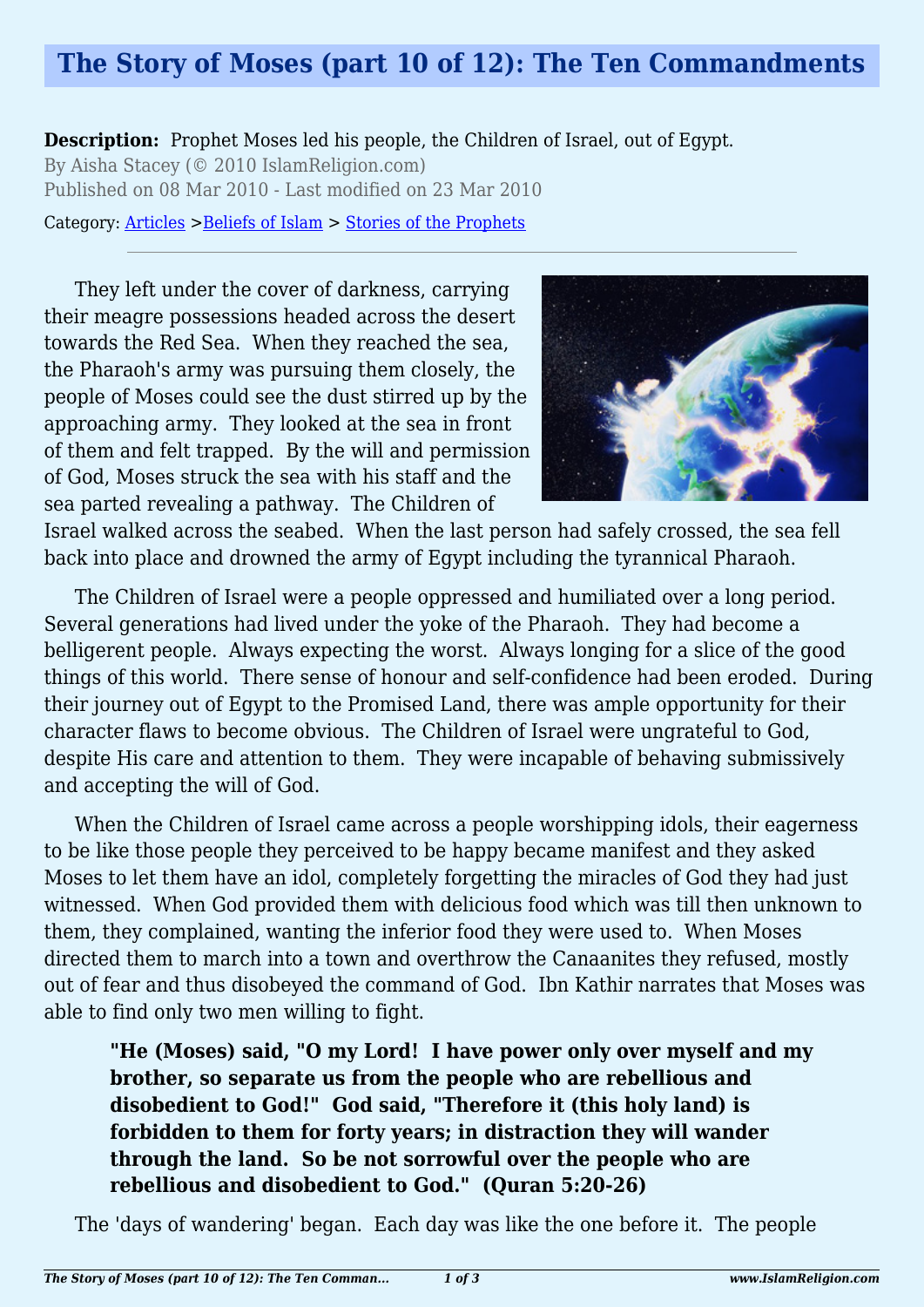travelled with no destination in mind. Eventually they entered the Sinai; Moses recognised it as the place where he had spoken to God before his great journey into Egypt had begun. God ordered Moses to fast, as purification, for thirty days, and then added ten more days. After the fast was completed, Moses was ready to once again communicate with God.

**"And We appointed for Moses thirty nights and added to the period ten more, and he completed the term, appointed by his Lord, of forty nights. And Moses said to his brother Aaron, "Take my place among my people, act in the Right Way (by ordering the people to obey God and to worship Him Alone) and follow not the way of the mischief makers." And when Moses came at the time and place appointed by Us, and his Lord spoke to him, he said, "O my Lord! Show me (yourself) that I may look upon You." God said, "You cannot see Me, but look upon the mountain, if it stands still in its place then you shall see Me." So when his Lord appeared to the mountain, He made it collapse into dust, and Moses fell down unconscious. Then when he recovered his senses he said, "Far removed are you from every imperfection, I turn to You in repentance and I am the first of the believers." God said, "O Moses, I have chosen you above men by My Messages, and by My speaking to you. So hold that which I have given you and be among the grateful." (Quran 7:142-144)**

God gave Moses two stone tablets, written upon them were the Ten Commandments. These commandments form the basis of the Jewish law, the Torah, and they are standards of morality still set by the Christian churches. Ibn Kathir and the early scholars of Islam state that the Ten commandments are reiterated in two verses from the Quran.

**"Come, I will recite what your Lord has prohibited you from, Join not anything in worship with Him; be good and dutiful to your parents; kill not your children because of poverty- We provide sustenance for you and for them; come not near to shameful sins whether committed openly or secretly; and kill not anyone whom God has forbidden, except for a just cause. This He has commanded you that you may understand. And come not near to the orphan's property, except to improve it, until he or she attains the age of full strength; and give full measure and full weight with justice. We burden not any person but that which he can bear. And whenever you give your word (i.e. judge between men or give evidences) say the truth even if a near relative is concerned, and fulfil the Covenant of God. This He commands you, that you may remember." (Quran 6:151-152)**

Moses had been absent for forty days. His people had become restless, they were like children, complaining and acting impulsively. Ibn Kathir describes their descent into the unforgiveable sin of idolatry. "As-Samiri, a man who was inclined towards evil, suggested that they find themselves another guide, as Moses had broken his promise." He said to